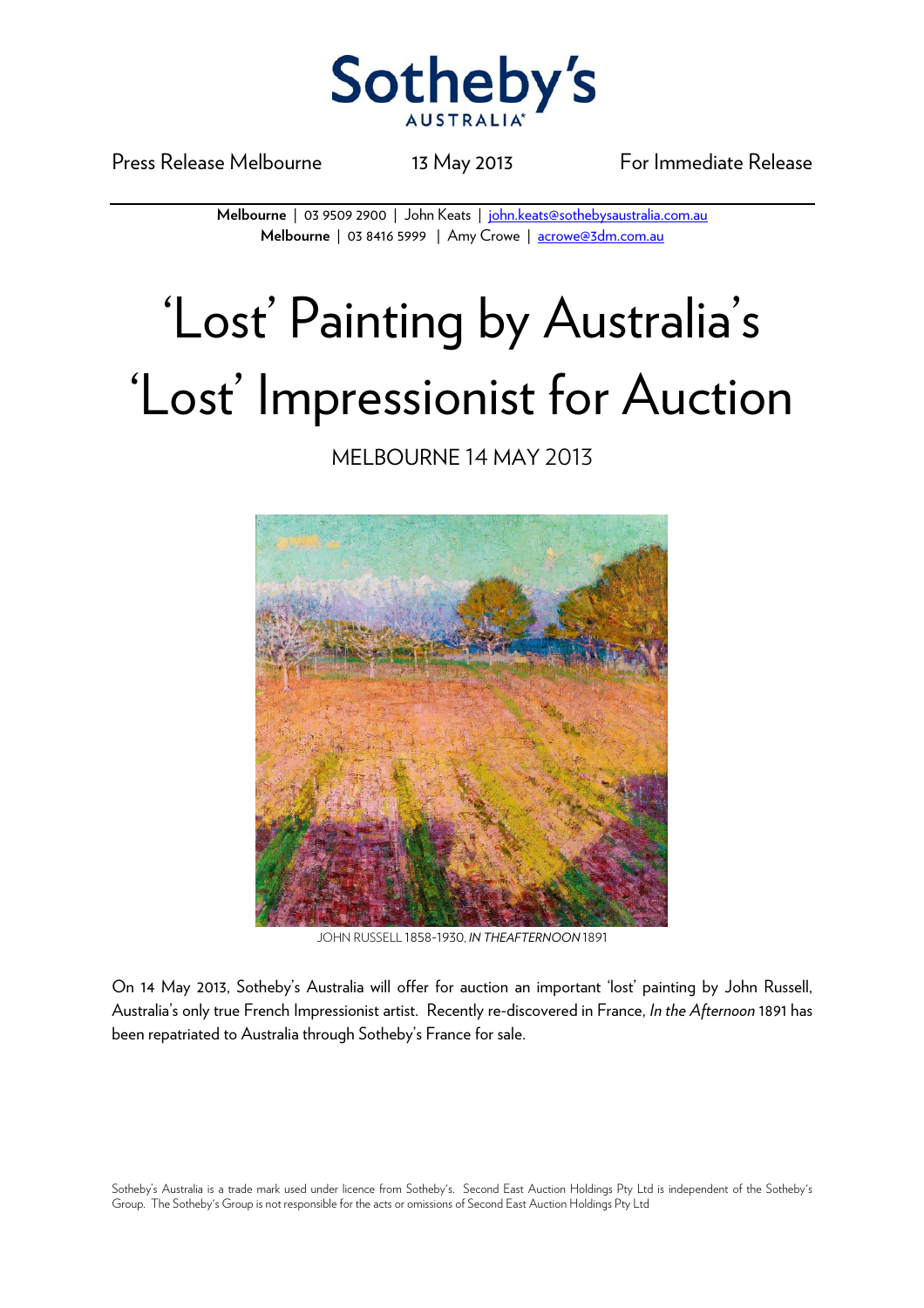

Press Release Melbourne 13 May 2013 For Immediate Release

Born in Sydney, John Russell studied in Paris in the 1880s and befriended Vincent van Gogh, Claude Monet and other artistic luminaries. Together their radical technique of broken brushwork and use of vibrant colour to record the changing effects of light on the landscape transformed the history and development of art practice. Russell's *In the Afternoon* and its companion *In the Morning* (National Gallery of Australia, Canberra) were shown together at the New English Art Club in London in November 1891. Both paintings depict the Mediterranean coastline at Antibes and are crucial in Russell's development of the technique of French Impressionism which recorded aspects of the same landscape at different times of the day. Following its 1891 exhibition Russell's *In the Afternoon* disappeared from public view and was



JOHN RUSSELL 1858-1930, *IN THE MORNING, ALPES MARITIMES FROM ANTIBES* 1890-1891 NATIONAL GALLERY OF AUSTRALIA, CANBERRA

believed 'lost' by scholars until its recent rediscovery in a French private collection.

 The warm, opalescent palette of *In the Afternoon* with a rich layered surface is strongly reminiscent of contemporary paintings by Russell's occasional painting companion Claude Monet. Monet had a strong impact on Russell from the 1880s, and it is interesting to note that the pair had worked concurrently on the dramatic cliffscapes and turbulent seascapes of Belle Île as well as Antibes, the subject of the present painting. The painting has a particularly intense luminosity. Russell explored more of the colour spectrum than Monet traditionally did in his works. The broad central field of gold was produced with the intersection and over-painting of lemon-yellow and salmon-pink brushstrokes, which conveys the full Mediterranean 'blaze of sunlight' as John Russell described to his friend and fellow Australian artist Tom Roberts.

'For many decades the art of John Russell remained largely forgotten,' said Geoffrey Smith, Chairman of Sotheby's Australia. 'When his art was rediscovered in the 1960s he was referred to as the 'Lost Impressionist'. *In the Afternoon* is one of Russell's rare publically exhibited works and crucial to our understanding of his artistic development. Its re-emergence is cause for celebration for both art historians and collectors.'